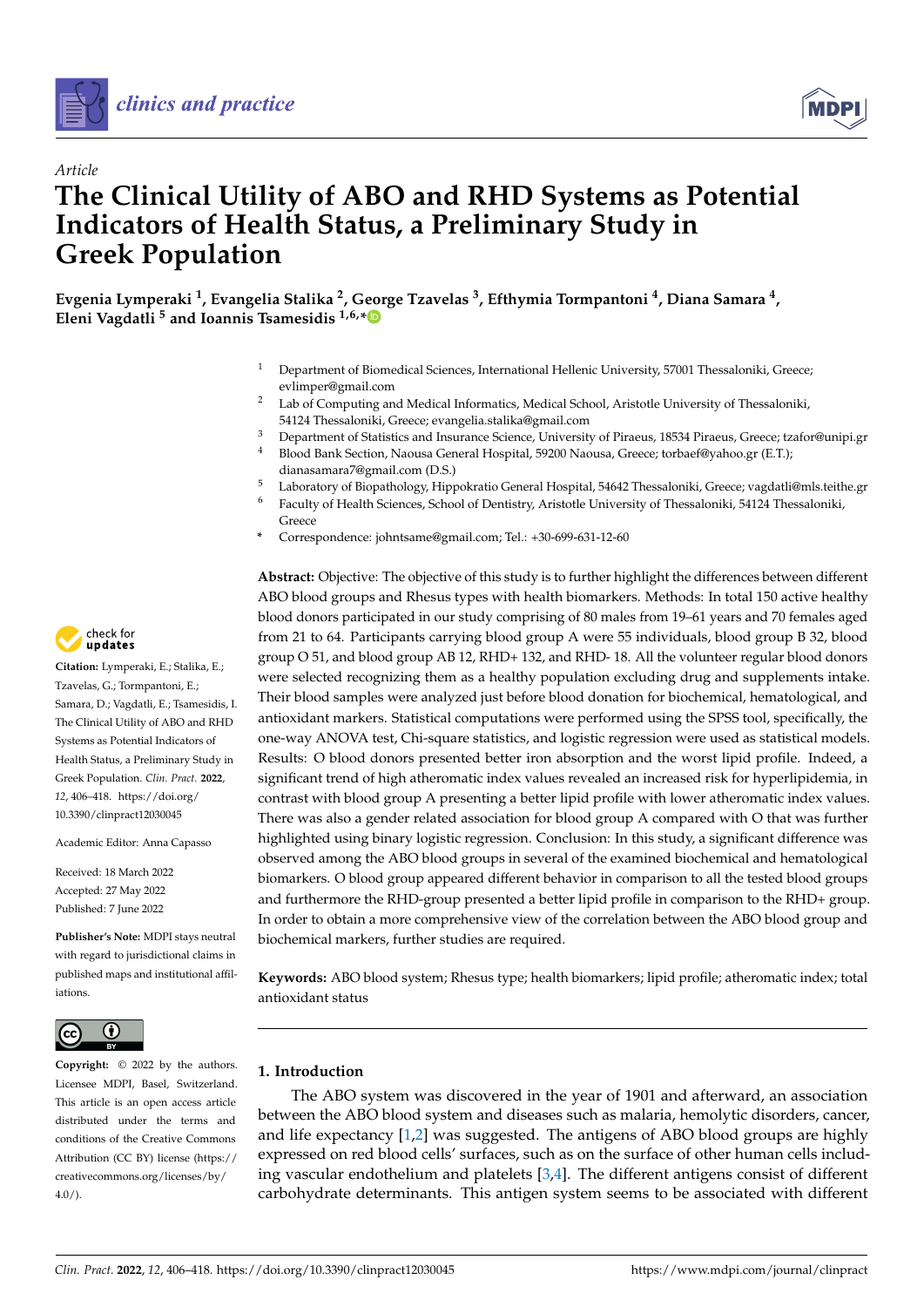diseases [\[5](#page-10-4)[,6\]](#page-11-0). The ABO blood group system categorizes the population into four blood groups: Individuals with blood group O creates antibodies to A and B antigens s, while blood group A and B have the A and B antigens, respectively, and the AB blood group do not make antibodies to others because they include both A and B antigens. A number of studies analyzed the influence of ABO Blood groups as a risk factor in cardiovascular disease (CVD). Increased blood lipid and inflammatory biomarkers, which are well known risk factors for CVD, are found in non O blood groups [\[7–](#page-11-1)[11\]](#page-11-2). However, this association has not been confirmed maybe because of the small sample size of the studies [\[12\]](#page-11-3). The epidemiology of cardiovascular disease differs according to racial and ethnic groups. Although the African population have significantly higher von Willebrand Factor (VWF) levels than Caucasians and especially Africans with blood group O. In a study, AB blood group had a higher stroke risk in a large study among Africans–Americans, and they determined a non significant association between race ABO system and stroke [\[13\]](#page-11-4). Several studies reported that non O blood groups have more risk for thrombolytic disease, and O blood groups have the risk for hemorrhagic disorders. This observation is in agreement with the study about the association between the ABO blood system and levels of Factor VIIIc (FVIII) and von Willebrand factor (VWF)  $[14–16]$  $[14–16]$ . There were a few studies with a small population about the relationship between ABO blood groups and diabetes mellitus and showed a higher risk of diabetes in white European women with blood type B [\[9](#page-11-7)[,17\]](#page-11-8). A clinical study in 2010 among Scandinavian blood donors followed for 35 years confirmed that blood group A is probably associated with gastric cancer [\[18\]](#page-11-9). Other studies showed a relationship between developing skin, ovarian, and lung cancer with the ABO system [\[19–](#page-11-10)[21\]](#page-11-11). An association between the ABO blood group system and infectious diseases such as malaria, *H. pylori*, and cholera has been suspected mainly because of the absence or not of the A and B antigens. These antigens can be used as receptors, so the blood group O individuals seem to be protected [\[22–](#page-11-12)[24\]](#page-11-13) from the above diseases. Rh blood group is the second blood system that is more studied. The structure and function of the polypeptides associated with the Rhesus antigen could explain the role of those antigens [\[25\]](#page-11-14). The most common diseases associated with Rhesus are hemolytic anemia in newborns and chronic and autoimmune anemia [\[26\]](#page-11-15). Moreover, a couple of studies related to the ABO phenotype present links between genetically determined human ABO blood groups with increased risk of various infectious diseases [\[27\]](#page-11-16). The molecular level of ABO blood groups and their association with various diseases should be evaluated, too [\[28](#page-11-17)[,29\]](#page-11-18).

It is of great interest to point out the correlation of the RhD system with diseases as well. RhD protein is a component of NH(3) or CO(2) pump whose physiological role is unknown and is known to be able to cause hemolytic anemia, jaundice, and also liver and heart problems in newborns who are incompatible in their rhesus type with mothers rhesus type. Moreover, the absence of Rhesus protein is associated with allergic problems, digestive, heart, hematological, immunity, mental health, and neurological problems and they differ in their tolerance to certain biological factors, including Toxoplasma infection, aging, and fatigue.

The target of our study is to investigate if the ABO blood group, Rhesus types, and a combination of those, present a possible risk factor for the health benefits of the hematological (hematocrit and hemoglobin) and biochemical levels (serum iron and ferritin, total cholesterol, triglyceride, SGOT, SGPT, total antioxidant status) of regular blood donors. Consequently, we aimed to evaluate the role of ABO and RhD blood types as risk factors in pathological conditions (cardiovascular diseases, etc.).

## **2. Material and Methods**

# *2.1. Study Design*

A pilot study was carried out at the Blood Bank of Naousa Hospital Greece from January 2019 to December 2019, (Figure [1\)](#page-2-0). The regular blood donors were comprised of 80 males aged 19–61 years, and 70 females aged 21–64 years were examined for biochemical and hematological markers in the blood sample which was taken just before blood donation.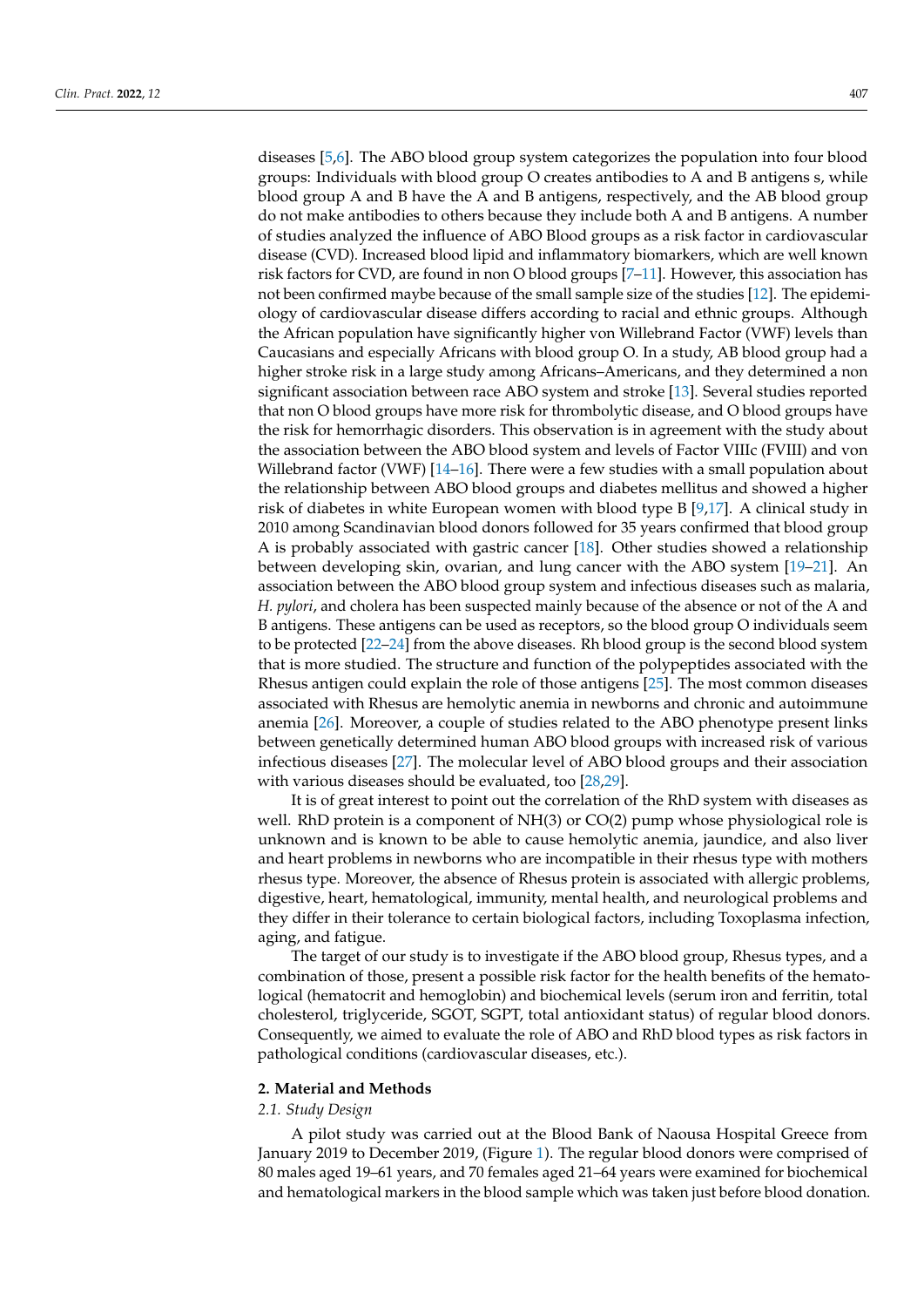<span id="page-2-0"></span>

**Figure 1.** Flow diagram of the study. Number (*n*) of participants included in the study in regard to blood group classification.

The sample size was calculated using a single-population proportion for the outcome variable and a double-population proportion for factors. The final sample size was 150. All participants provided written informed consent before the study and were asked to fill out a short questionnaire about sociodemographic characteristics such as age, sex, body mass index (BMI), smoking habits, and residence of blood donors. All the volunteer regular blood donors (rBDs) were selected recognizing them as a healthy population, excluding drug supplement intake and females with menstruation and recent childbirth.

## *2.2. Blood Collection*

Just before blood donation, 10 mL of blood samples were collected in two tubes for biochemical and hematological analysis (without anticoagulant and with  $K_3ETDA$ , respectively). For antioxidant status analysis, the blood was centrifuged, and the serum was stored at −80 ◦C.

## *2.3. Blood Analysis*

Cholesterol, Triglycerides, HDL- and LDL-cholesterol, Fe, Ferritin, uric acid, glucose, aspartate aminotransferase (AST), and alanine aminotransferase (ALT) levels were measured using a biochemical analyzer ROCHE in the laboratory of the General Hospital of Naousa. Serum levels of Total Antioxidant Status (TAS) was measured photometrically using the TAS assay kit of Cayman in the laboratory of the International Hellenic University.

Hematocrit and Hemoglobin (Hb) was also measured in Abbott Ruby cell\_dyn, Roche Integra 400 plus in the laboratory of the General Hospital of Naousa.

#### *2.4. ABO Blood & Rhesus System Detection*

A, B, O, AB, and RhD groups were obtained for all participants from the Blood Bank in the General Hospital in Naousa using a column agglutination anti-A, anti-B anti-D Ortho Biovue clinical diagnostics serological system [\[30\]](#page-11-19).

## *2.5. Ethical Statement*

The study was conducted in accordance with Good Clinical Practice guidelines and the Declaration of Helsinki. Ethical approval to perform the present study was obtained from the Ethical committee of the General Hospital of Naousa. The confidentiality of participants was wholly preserved.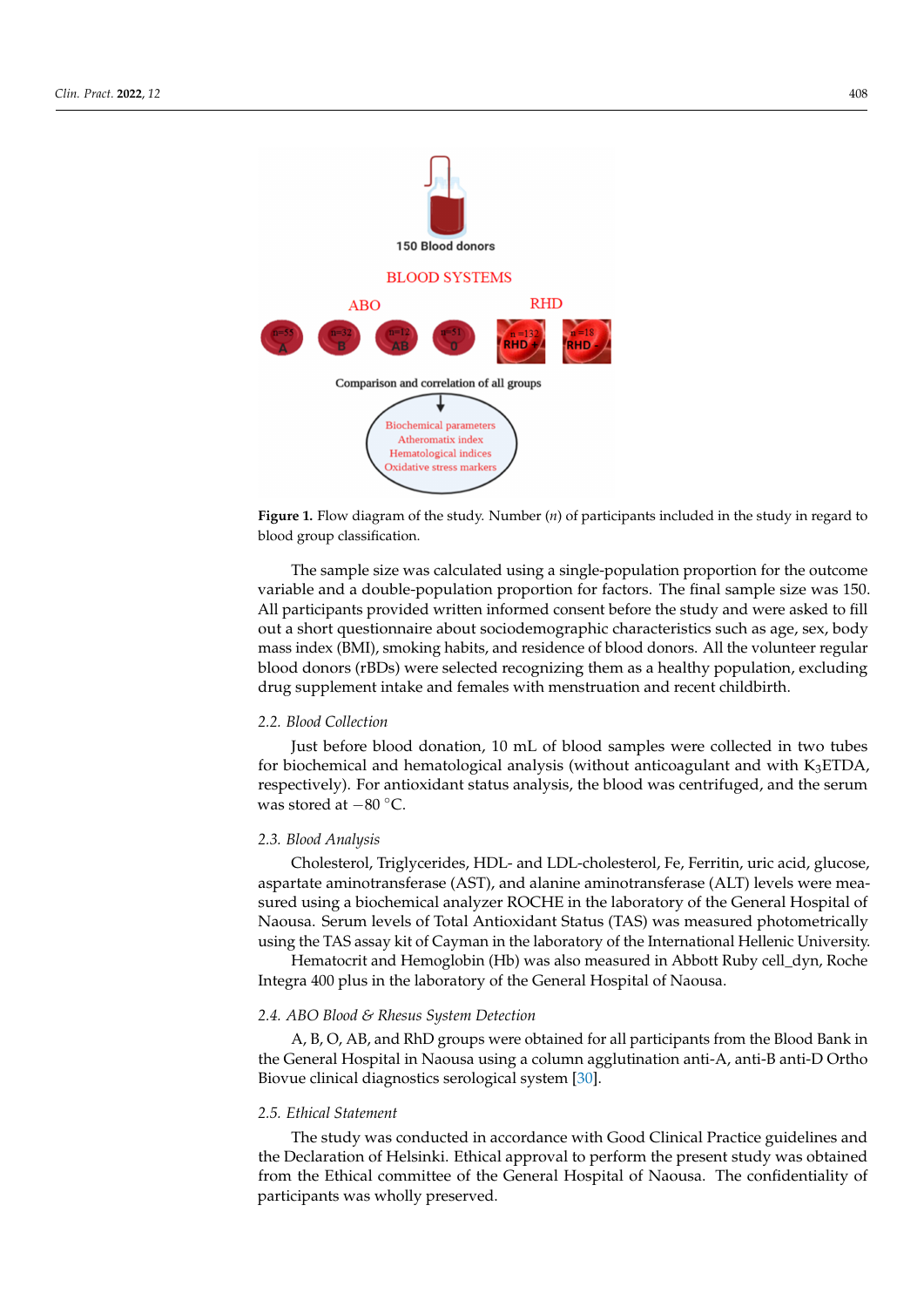## *2.6. Statistical Analysis*

To compare biochemical markers with ABO blood group and Rhesus type statistical analysis was performed using SPSS tool version 22.0. Descriptive statistics presented as mean  $\pm$  standard deviation was performed. Additionally, inferential statistical analysis (*t*-test) was used for investigating the possible differences between two blood groups regarding biochemical markers' status. One-way ANOVA test further evaluated possible differences in lipidemic and anemia predisposition among blood groups. In all statistical analyses, the level of significance (*p*-value) was set at  $\alpha = 0.1$ . The independent variables with *p* < 0.1 in bivariate correlation analysis were enrolled in binary logistic regression for further analysis. A logistic regression model was used to examine the effect of particular independent variables on different ABO blood groups.

#### **3. Results**

## *3.1. Characteristics of the Study Population*

In Tables [1](#page-3-0) and [2,](#page-4-0) the sociodemographic characteristics such as age-sex matched, BMI, and smoking habits of all participants divided into the different ABO blood groups and Rhesus blood groups, respectively, are shown. This study incorporated about 70% of the healthy regular blood donors' pool, our population is considered representative of the Naousas Blood Bank. Blood group A comprised of 55 individuals, while B, O, and AB of 32, 51, and 12, respectively. In the whole series of 150 rBD, 132 (88%) were found RhD positive and 18 RhD negative (12%). The most prevalent blood group was A (36.6%) (60% male, 40% female), followed by group O (34%), (50% male, 50% female), and group B (45% male, 55% female) (21.3%). The least common blood group was AB (50% male, 50% female). The prevalence of Rh positive and negative distribution in the studied population was 88% (55% male, 45% female) and 12% (53% male, 47% female), respectively. BMI analysis (range 26.3–26.8) presented that the evaluated groups were all overweight without presenting any significant difference in all blood groups. Data from Eurostat confirms that in 2019 in Europe, the age of 40–50 years 58% are overweight, and especially in Greece, 68% of males and 52% of females are overweight in the age 40–50 years (Data from Eurostat). On the other hand, smoking status was assessed and revealed that ABO group O appeared to be the fewer smokers, only 11% in comparison to ABO group A with 28%. Regarding the RHD groups, the absence of protein D revealed less probability of smoking habit with 13% in comparison to 24% of RHD+. The majority of the participants in the study were non-smokers.

|                   | <b>Blood Group</b>                 |                                    |                                    |                                     |                                        |
|-------------------|------------------------------------|------------------------------------|------------------------------------|-------------------------------------|----------------------------------------|
|                   | A<br>$(n = 55)$<br>Mean $(\pm SD)$ | В<br>$(n = 32)$<br>Mean $(\pm SD)$ | Ω<br>$(n = 51)$<br>Mean $(\pm SD)$ | AB<br>$(n = 12)$<br>Mean $(\pm SD)$ | Non O<br>$(n = 99)$<br>Mean $(\pm SD)$ |
| Sex, Male $(\% )$ | 60                                 | 45                                 | 50                                 | 50                                  | 55                                     |
| Age               | 42 $(\pm 12.08)$                   | 43 $(\pm 9.55)$                    | $46 (\pm 9.26)$                    | 44 $(\pm 8.54)$                     | 42.5 $(\pm 10.45)$                     |
| BMI               | $26.8 (\pm 2.51)$                  | $26.3 \ (\pm 2.15)$                | $26.4 \ (\pm 1.87)$                | $26.2 \ (\pm 1.90)$                 | $26.6 \ (\pm 1.85)$                    |
| Smoking, Yes (%)  | 28                                 | 19                                 | 11                                 | 20                                  | 23                                     |

<span id="page-3-0"></span>**Table 1.** Baseline characteristics of all study participants (*n* = 150) according to ABO blood system.

BMI normal range classified as underweight (BMI: <18.5 kg/m<sup>2</sup>), normal (BMI: 18.5–24.9 kg/m<sup>2</sup>), overweight (BMI: 25–29.9 kg/m<sup>2</sup>), and obese (BMI:  $\geq$ 30 kg/m<sup>2</sup>). In another classification BMI 25–26.5 kg/m<sup>2</sup> indicates approximately overweight.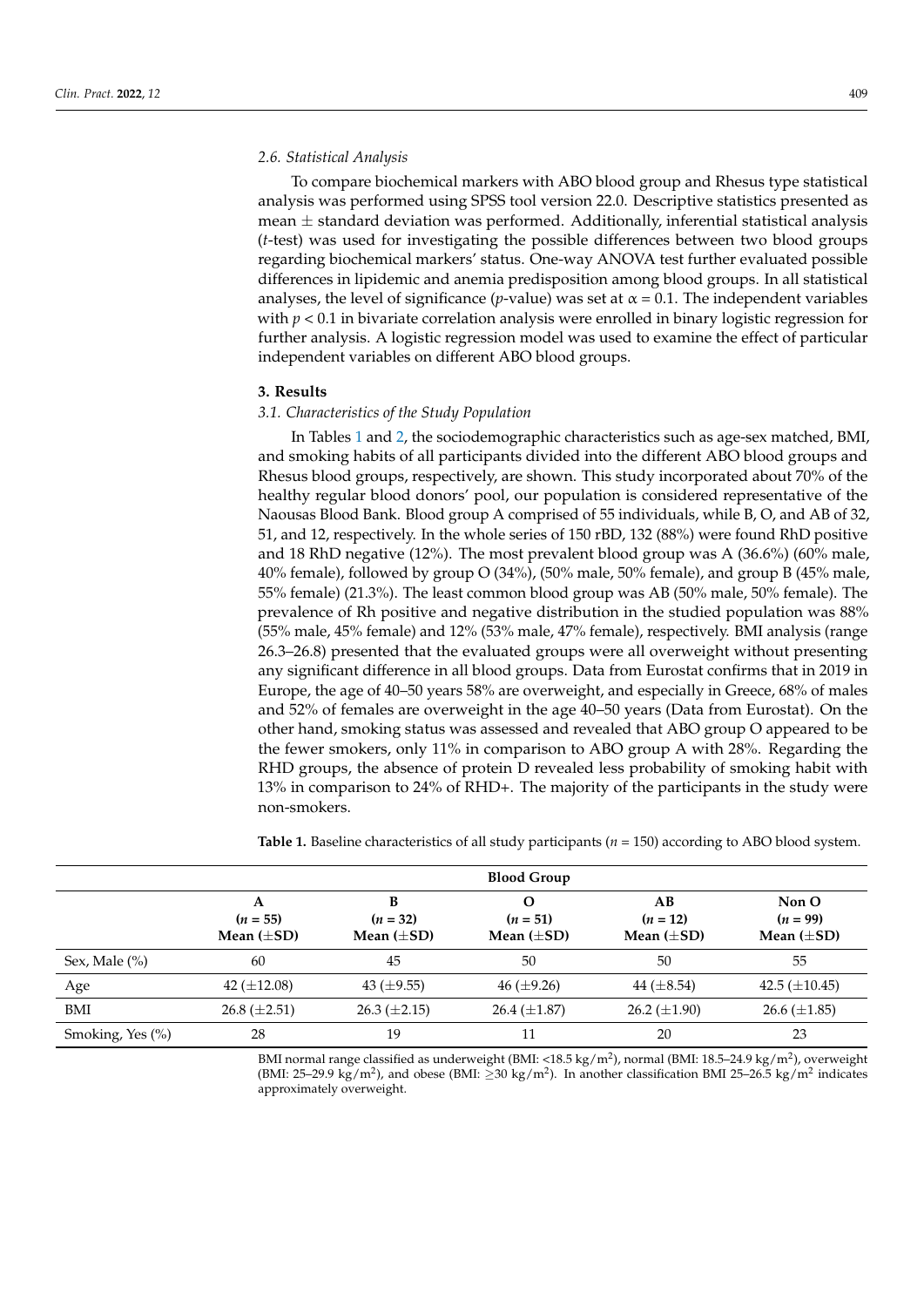|                      | <b>Rhesus Type</b>             |                                    |  |
|----------------------|--------------------------------|------------------------------------|--|
|                      | RhD+ $(n = 132)$ Mean $\pm$ SD | RhD ( <i>n</i> = 18) Mean $\pm$ SD |  |
| Sex, Male $(\% )$    | 48                             | 55                                 |  |
| Age                  | 42.3 ( $\pm$ 11.07)            | 43.2 ( $\pm$ 9.18)                 |  |
| <b>BMI</b>           | $26.9 \ (\pm 2.12)$            | $25.9 \ (\pm 2.14)$                |  |
| Smoking, Yes $(\% )$ | 24                             | 13                                 |  |

<span id="page-4-0"></span>**Table 2.** Baseline characteristics of all study participants (*n* = 150) according to Rhesus type.

#### *3.2. Correlations of Biochemical and Hematological Parameters in Different ABO Blood Groups*

Considering the small number of individuals in our study (*n* = 150), firstly processing the descriptive statistical analysis, we are taking into consideration only the mean and standard deviation values. Biochemical and hematological parameters related to ABO blood groups are shown in Table [3](#page-5-0) and Supplementary Table S1. Analyzing the lipid profile of the blood donors, different blood groups revealed different biochemical character. More particular, in blood group O, higher levels of triglycerides, LDL, and total cholesterol were observed in comparison to the other groups (*p*-value < 0.05). BDs with O blood group presented the highest atheromatic index with 4.46 in comparison with 4.01 (group A) and 3.88 (group B) (*p*-value < 0.05). Interestingly, uric acid and glucose levels of blood group O presented higher amounts in comparison to the other groups (*p*-value < 0.05). In relation to antioxidant status, slight differences have been observed for TAS levels, only blood group AB presented lower levels of TAS in comparison to the other groups. The ALT and AST liver enzymes had no differences between the blood groups as all the participants were healthy BDs and all the biomarkers were between the normal ranges. Furthermore, analyzing the hematological-related parameters, blood group B revealed slightly higher levels of hematocrit and hemoglobin but with no statistical significance, and group AB had significantly higher levels of iron. Looking at the mean concentration of serum ferritin, a difference has been observed in blood group O in comparison to the other groups. (O: 158, A: 107 and B: 70, AB: 10,032 (ng/mL), respectively. In addition to our analysis, further statistical evaluation was employed. Taking into consideration the limitation regarding the sample size in addition to the non harmonized group size among different ABO blood groups, we calculate the mean values between them in order to depict the relationship between blood groups and atheromatic index variables. Two distinct subgroups were observed. Comparing the mean values of the atheromatic index variable for groups A and B vs. AB and O, we observed that were different. Replacing the variables' values with 1 (for normal) and 0 (for pathological), we observed that the major differentiations are revealed regarding total cholesterol, triglycerides, and LDL values. (Supplementary Table S1). Comparing the binary values (normal vs. non normal) applying the Chi-Square test, we observed that statistically significant differences appeared between Atheromatic index and glucose variables ( $p = 0.054$  and  $p = 0.039 < 0.1$ , respectively) among ABO blood group groups. Considering that only atheromatic index variables are linearly correlated with ABO blood group groups, the atheromatic index was used in the logistic regression model to determine the effect of the ABO blood group on the atheromatic index appearance. In the binary logistic regression analysis, the model with gender, age, BMI, and blood group was apparently correlated with atheromatic index values. The Hosmer and Lemeshow test with *p* values of 0.72, effectively indicated the better model goodness of fit and further highlighted the role of the blood group A in the model, compared with blood group O (Supplementary Table S2).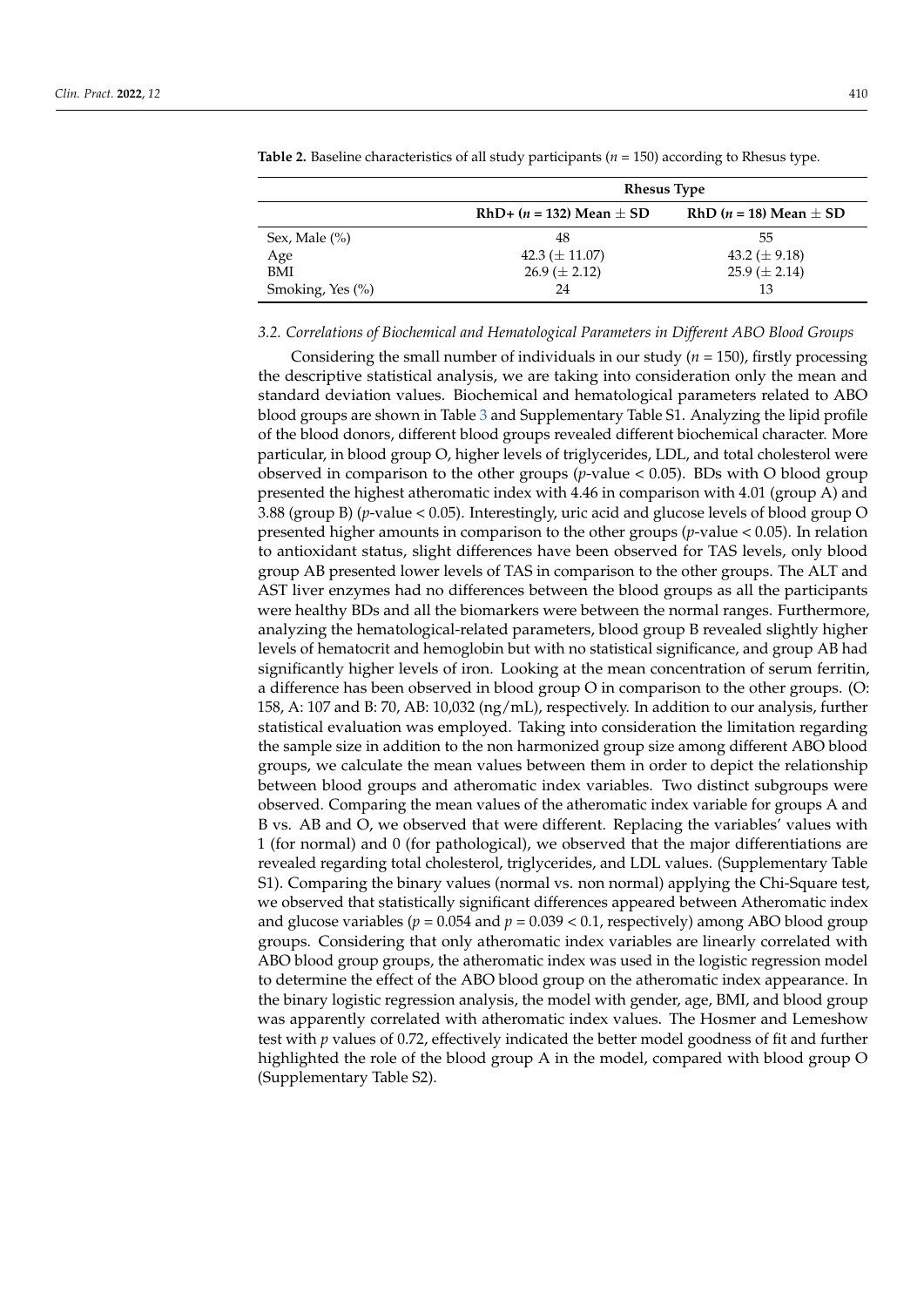| Blood Group Mean $(SD +/-)$         |                      |                        |                        |                     | <b>Statistical</b> |                                    |
|-------------------------------------|----------------------|------------------------|------------------------|---------------------|--------------------|------------------------------------|
| <b>Biochemical</b><br>Parameters    | A                    | B                      | $\mathbf{o}$           | AB                  | Non O              | Significant<br>$p$ -Value          |
| Triglycerides<br>(mg/dL)            | $105.45 (+34.08)$    | 116.14 $(\pm 38.21)$   | $129.65 * (+29.54)$    | $92.25 (+19.65)$    | $119.12 (+23.58)$  | $O-A,B,AB$<br>0.05<br>0.03<br>0.02 |
| $HDL$ (mg/dL)                       | $53.24 (+13.21)$     | $56.14 (+11.54)$       | $50.45 (+12.58)$       | $48.13 (+9.54)$     | $56.86 (+13.45)$   | ns                                 |
| $LDL$ (mg/dL)                       | $121.42 (+26.05)$    | $126.45 (+24.35)$      | $131.14 * (+29.54)$    | $123.01 (+23.65)$   | $122.32 (+22.55)$  | 0.02<br>0.04<br>0.01               |
| <b>Total Cholesterol</b><br>(mg/dL) | 184.52 $(\pm 52.65)$ | 200.36 (+49.56)        | $229.26 * (+65.85)$    | $210.45 (+64.88)$   | $212.24 (+55.85)$  | 0.05<br>0.02<br>0.02               |
| Iron $(\mu g/dL)$                   | 101.12 $(\pm 36.34)$ | $108.35 \ (\pm 43.48)$ | $108.23 \ (\pm 39.56)$ | $119.14 * (35.65)$  | 101.12 (41.54)     | $AB-A,B,O$<br>0.05<br>0.05<br>0.05 |
| Ferritin $(ng/mL)$                  | $107.15 (+54.85)$    | $70.35 (+29.54)$       | $158.45 * (+48.54)$    | $100.32 (+32.45)$   | 85.12 (+49.85)     | 0.02<br>0.01<br>0.01               |
| Uric acid (mg/dL)                   | $5.01 (+1.44)$       | $5.26 (+1.23)$         | $6.03 * (+1.65)$       | $5.25 (+1.34)$      | $5.13 (+1.38)$     | 0.01<br>0.02<br>0.05               |
| Atheromatic<br>index                | 3.88 $(\pm 0.94)$    | 4.01 ( $\pm$ 0.85)     | $4.42 * (\pm 0.98)$    | 4.11 $(\pm 0.98)$   | 3.95 $(\pm 0.96)$  | 0.03<br>0.05<br>0.02               |
| AST (U/L)                           | $16.01 (+2.43)$      | $17.12 (+2.87)$        | $18.14 (+2.65)$        | $17.13 (+2.54)$     | $17.74 (+2.61)$    | ns                                 |
| ALT (U/L)                           | $19.14 (+3.65)$      | $18.32 (+3.45)$        | $20.45 (+3.44)$        | $18.78 (+3.65)$     | $19.65 (+3.52)$    | ns                                 |
| Glucose $(mg/dL)$                   | $96.47 (+13.54)$     | $98.41 (+13.12)$       | $100.01 * (+12.54)$    | $103.65 (+10.54)$   | $98.31 (+8.65)$    | 0.05<br>0.05<br>0.05               |
| TAS $(\mu M)$                       | $244.14 (+28.65)$    | 240.71 (+32.54)        | $239.25 (+31.45)$      | $219.14 * (+29.45)$ | 245.45 (+30.14)    | $AB-A,B,O$<br>0.05<br>0.05<br>0.05 |
| Hematological<br><b>Parameters</b>  | A                    | B                      | $\Omega$               | AB                  | Non O              |                                    |
| $Ht$ (%)                            | $44.12 (+3.8)$       | $45.14 (+2.9)$         | $45.01 (+3.45)$        | $43.33 (+2.85)$     | $45.03 (+2.97)$    | ns                                 |
| Hb(g/dL)                            | $15.02 (+1.2)$       | $15.05 (+1.05)$        | $15.32 (+1.26)$        | $14.22 (+1.45)$     | $15.18 (+1.12)$    | ns                                 |

<span id="page-5-0"></span>**Table 3.** Biochemical and hematological parameters related to ABO blood system.

Normal ranges: Triglycerides: <150 mg/dL, HDL: 45–100 mg/dL, LDL: <130 mg/dL, Total Cholesterol: <200 mg/dL, Iron: 33–193 µg/dL, Ferritin: 15–150 ng/mL, Uric acid: 2.4–5.7 mg/dL, Atheromatic index (total cholesterol/HDL cholesterol): <4.5. AST: 8–48 U/L, ALT: 7–55 U/L, Glucose: 74–114 mg/dL, TAS: 100–300 µM; Hematological parameters Ht: 37–47%, Hb: 11.5–16,5 g/dL. \* Statistical significant *p*-value indicating when needed the different comparing groups.; ns: non-significant.

## *3.3. Correlations of Biochemical and Hematological Parameters in Different Rh-Blood Groups*

Biochemical and hematological parameters related to Rhesus types are shown in Table [4.](#page-6-0) Considering the lipid profile and hematological-related parameters, the same trend of blood group O has been observed for the positive-Rhesus type in compare with the negative one (AI: Rh+ 4.21, vs. Rh− 3.81, Ferritin levels: Rh+ 125.5 ng/mL vs. Rh− 113.2 ng/mL (*p*-values 0.05) Iron: Rh+ 110.24 µg/dL vs. Rh− 102.12 µg/dL, Ht%: Rh+ 45.2 vs. Rh− 43.4, Hb/g/dL: Rh+ 15.85 vs. Rh− 14.24, Glucose levels: Rh+ 104.5 mg/dL vs. Rh− 97.5 mg/dL). In relation to antioxidant status, the positive-Rhesus type presented significantly higher levels of antioxidants (TAS: Rhesus+ 258.35 mM vs. 241.5 mM Rhesus –in comparison to the negative-Rhesus type.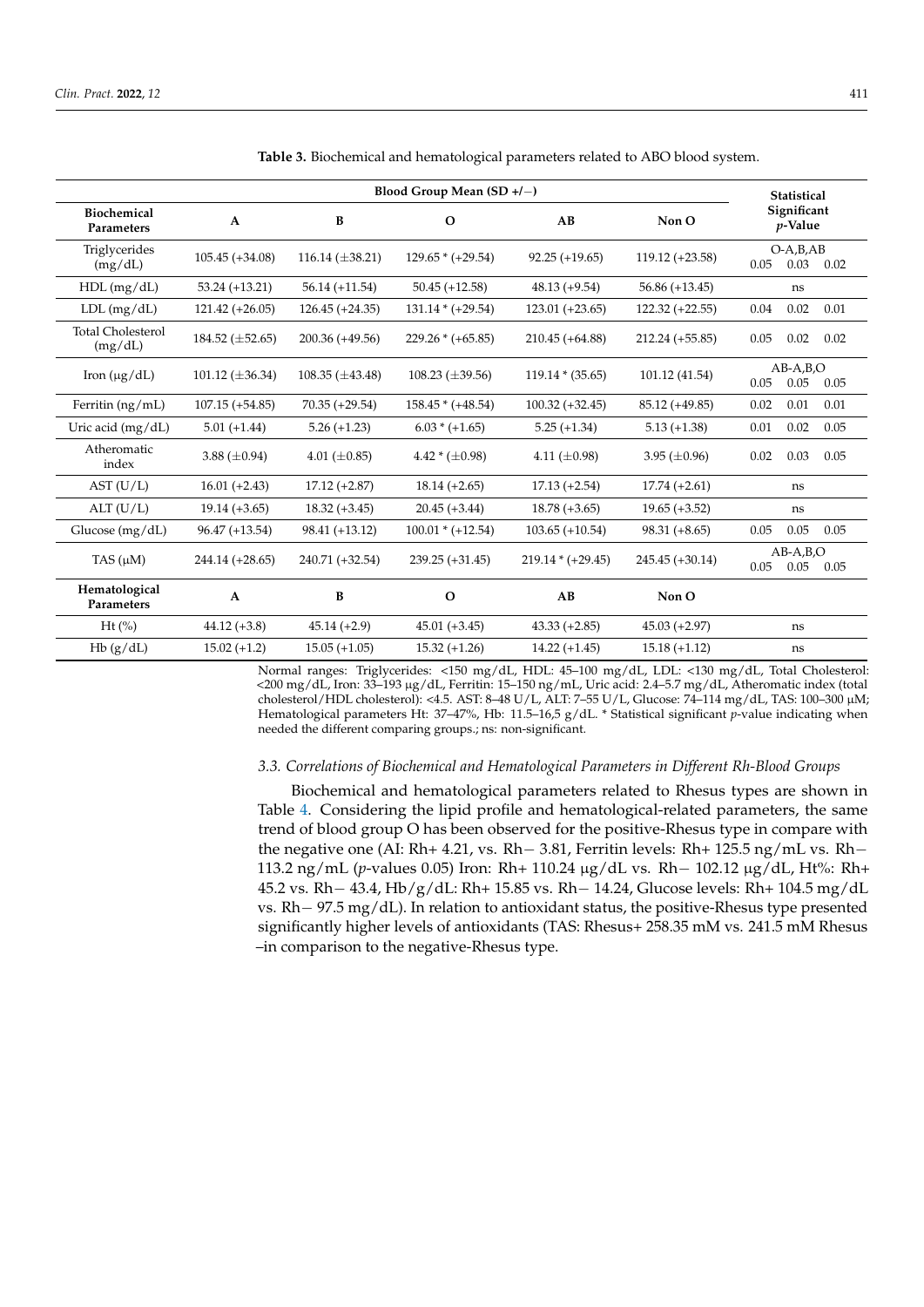| Rhesus Type Mean $(SD+/-)$      |                        |                        |                                              |  |  |
|---------------------------------|------------------------|------------------------|----------------------------------------------|--|--|
| <b>Biochemical Parameters</b>   | $RhD+$                 | $RhD-$                 | <b>Statistical</b><br>Significant<br>p-Value |  |  |
| Triglycerides (mg/dL)           | $128.12 * (\pm 54.85)$ | $116.47 \ (\pm 48.61)$ | 0.05                                         |  |  |
| $HDL$ (mg/dL)                   | 53.05 $(\pm 12.54)$    | 54.47 $(\pm 11.54)$    | ns                                           |  |  |
| LDL (mg/dL)                     | $125.88 * (\pm 27.85)$ | $118.33 \ (\pm 23.47)$ | 0.05                                         |  |  |
| Total Cholesterol (mg/dL)       | $234.84 * (\pm 54.57)$ | $201.67 \ (\pm 45.95)$ | 0.05                                         |  |  |
| Iron $(\mu g/dL)$               | 110.24 $(\pm 42.74)$   | 102.12 $(\pm 41.85)$   | ns                                           |  |  |
| Ferritin (ng/mL)                | $125.5 * (\pm 45.47)$  | 113.2 $(\pm 54.74)$    | 0.05                                         |  |  |
| Uric acid (mg/dL)               | 5.52 $(\pm 1.41)$      | 5.35 $(\pm 1.08)$      | ns                                           |  |  |
| Atheromatic index               | 4.21 $(\pm 0.85)$      | 3.81 $(\pm 0.73)$      | ns                                           |  |  |
| AST (U/L)                       | $17.05 (\pm 2.45)$     | $17.24 \ (\pm 2.12)$   | ns                                           |  |  |
| ALT(U/L)                        | 19.14 $(\pm 3.02)$     | 19.19 $(\pm 2.98)$     | ns                                           |  |  |
| Glucose (mg/dL)                 | $104.5 (\pm 32.45)$    | $97.5 \ (\pm 29.45)$   | ns                                           |  |  |
| TAS (m M)                       | $258.35 \ (\pm 35.45)$ | 241.5 $(\pm 39.45)$    | ns                                           |  |  |
| <b>Hematological Parameters</b> | $\ddot{}$              |                        |                                              |  |  |
| $Ht$ (%)                        | 45.2 $(\pm 3.14)$      | 43.4 $(\pm 3.25)$      | ns                                           |  |  |
| Hb(g/dL)                        | $15.85 \ (\pm 1.45)$   | 14.24 $(\pm 1.23)$     | ns                                           |  |  |

<span id="page-6-0"></span>**Table 4.** Biochemical and hematological parameters related to Rhesus system.

Normal ranges: Triglycerides: <150 mg/dL, HDL: 45–100 mg/dL, LDL: <130 mg/dL, Total Cholesterol: <200 mg/dL, Iron: 33–193 µg/dL, Ferritin: 15–150 ng/mL, Uric acid: 2.4–5.7 mg/dL, Atheromatic index (total cholesterol/HDL cholesterol): <4.5. AST: 8–48 U/L, ALT: 7–55 U/L, Glucose: 74–114 mg/dL, TAS: 100–300 µM; Hematological parameters Ht: 37–47%, Hb: 11.5–16,5 g/dL. \* Statistical significant *p*-value; ns: non-significant.

*3.4. Correlations of Biochemical and Hematological Parameters according to Gender in Different Blood Groups*

The biochemical and hematological characteristics related to gender and ABO blood group are shown in Table [5.](#page-7-0)

There was a gender dependent association between lipid profile, hyperlipidemia risk, and ABO blood group. Higher triglycerides levels were observed in male blood group B and lower triglycerides levels in female blood group AB, although in the same female group AB was noted a higher hyperlipidemia risk (LDL, total cholesterol levels, and Atheromatic index were higher than in the other groups and HDL levels lower). On the other hand, the statistically significantly higher atheromatic index  $(5.3, p < 0.1,$  Table [5\)](#page-7-0) in males was noted in blood group B (*p*-value < 0.05). Only total cholesterol levels were higher in males with blood group A. Higher Total antioxidant levels (258.12 mM) in males with blood group O and lower in males with blood group AB (189.25 mM) (*p*-value <0.05) compared to groups A (242.35 mM) and B (242.85 mM) a significant differentiation among the blood groups neither the ABO nor the Rhesus type. It is well known that serum iron, serum ferritin, uric acid, Ht, and Hb are sex related parameters. Uric acid was found to increase in group B in females (5.38 mg/dL) compared to the other blood groups and in group O in males (6.45 mg/dL). In men, serum ferritin levels were increased in blood group O (*p*-value < 0.05) and in females in blood group B. As expected in all-female groups, ferritin levels were lower than in males (Table [5\)](#page-7-0). Hematological parameters Ht and Hb were not associated with gender and blood group. There was no evidence for a relationship between the different blood groups and blood Glucose levels in the two genders. The binary logistic regression analysis revealed a strong statistically significant association of the atheromatic index with gender (Supplementary Table S2).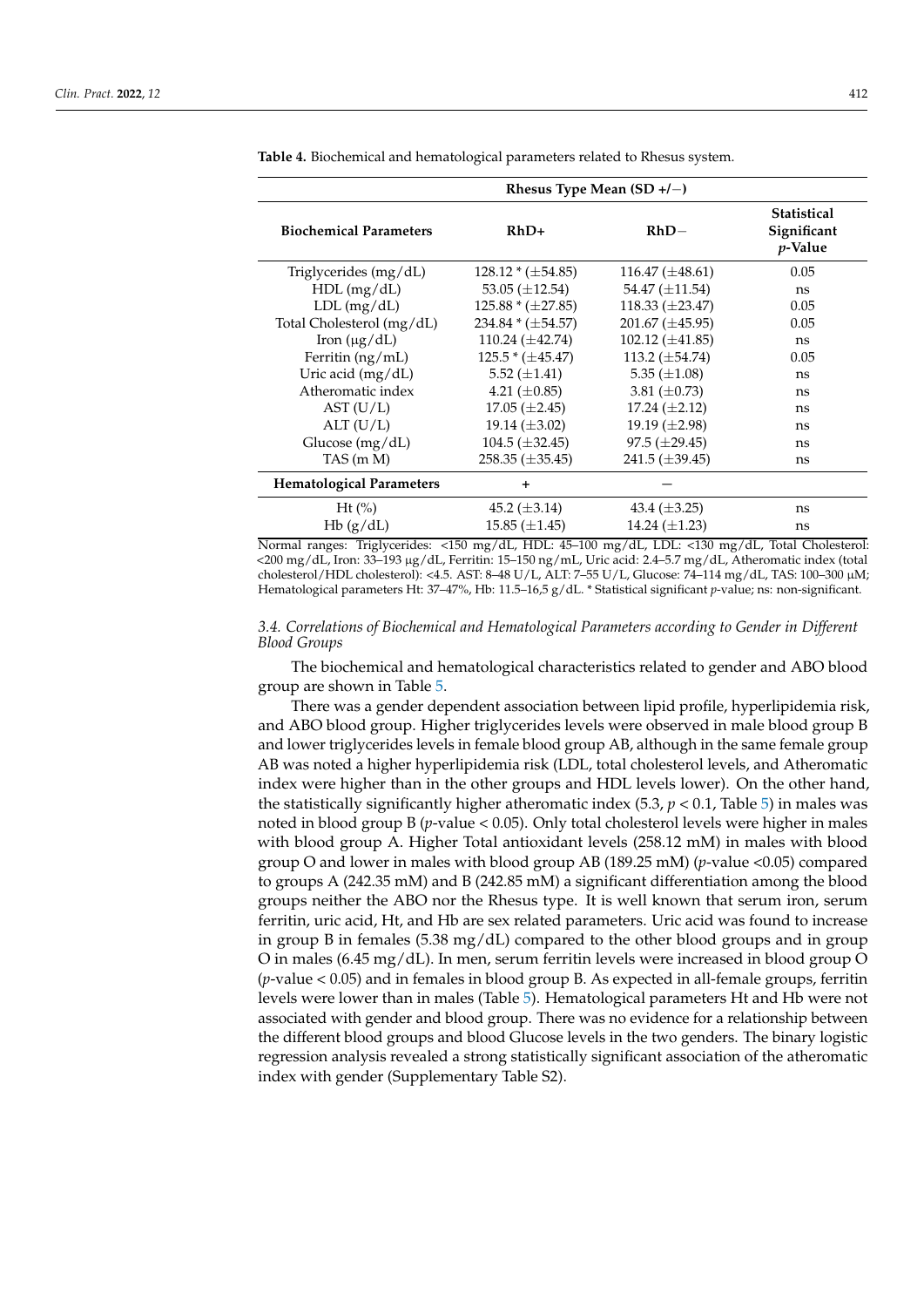| <b>Blood Group</b>                  |                        |                        |                        |                        |                        |                                          |  |
|-------------------------------------|------------------------|------------------------|------------------------|------------------------|------------------------|------------------------------------------|--|
|                                     |                        |                        | Male Mean (SD +/-)     |                        |                        |                                          |  |
| <b>Biochemical</b><br>Parameters    | A                      | B                      | $\mathbf{O}$           | AB                     | Non O                  | Statistical<br>Significant<br>$p$ -Value |  |
| Triglycerides<br>(mg/dL)            | 128.54 $(\pm 32.75)$   | $209.12 * (\pm 29.65)$ | 128.47 $(\pm 34.56)$   | $102.75 \ (\pm 28.65)$ | 168.24 $(\pm 30.05)$   | $B-A,O,AB$<br>$0.02$ 0.02 0.03           |  |
| $HDL$ (mg/dL)                       | 48.25 $(\pm 12.25)$    | 45.35 $(\pm 11.56)$    | 49.36 $(\pm 10.85)$    | 45.25 ( $\pm$ 11.98)   | 47.51 $(\pm 12.56)$    | ns                                       |  |
| $LDL$ (mg/dL)                       | 123.47 $(\pm 15.65)$   | $143.58 * (\pm 14.32)$ | 132.58 $(\pm 15.45)$   | 118.25 $(\pm 16.74)$   | 135.78 $(\pm 15.57)$   | 0.05<br>0.05<br>0.05                     |  |
| <b>Total Cholesterol</b><br>(mg/dL) | 260.5 * 6 (±58.54)     | 235.85 $(\pm 56.85)$   | 228.78 $(\pm 51.65)$   | 200.16 $(\pm 54.35)$   | 250.36 $(\pm 56.58)$   | 0.05<br>0.05<br>0.05                     |  |
| Iron $(\mu g/dL)$                   | 111.85 $(\pm 40.54)$   | 105.25 $(\pm 34.54)$   | 102.36 $(\pm 32.54)$   | 105.5 $(\pm 37.46)$    | 109.45 $(\pm 37.53)$   | ns                                       |  |
| Ferritin (ng/mL)                    | $168.02 * (\pm 58.65)$ | 57.36 (±61.32)         | 330.25 (±52.85)        | 145.24 $(\pm 55.65)$   | 110.14 $(\pm 53.26)$   | 0.05<br>0.05<br>0.05                     |  |
| Uric acid(mg/dL)                    | $6.02 (\pm 1.23)$      | $6.05 * (\pm 1.36)$    | $6.48 \ (\pm 1.65)$    | 5.9 $(\pm 1.54)$       | 5.91 $(\pm 1.46)$      | 0.05<br>ns<br>ns                         |  |
| Atheromatic<br>index                | 4.1 $(\pm 0.85)$       | $5.3 * (\pm 0.96)$     | 4.6 $(\pm 0.78)$       | 4.29 $(\pm 0.79)$      | 4.7 $(\pm 0.98)$       | 0.05<br>0.03<br>0.02                     |  |
| Glucose (mg/dL)                     | 93.25 $(\pm 14.54)$    | 97.38 $(\pm 16.54)$    | 98.48 $(\pm 17.65)$    | $94.15 \ (\pm 16.65)$  | 94.87 $(\pm 15.65)$    | ns                                       |  |
| TAS (mM)                            | 242.35 $(\pm 21.54)$   | $242.85 * (\pm 22.65)$ | 258.12 $(\pm 24.65)$   | 189.25 $(\pm 21.36)$   | 243.32 $(\pm 22.65)$   | 0.05<br>0.05<br>$\rm ns$                 |  |
| Hematological<br>Parameters         | $\mathbf{A}$           | $\, {\bf B}$           | $\mathbf{o}$           | AB                     | Non O                  |                                          |  |
| $Ht$ (%)                            | 44.74 (±3.22)          | 44.25 (±3.08)          | 45.01 $(\pm 3.65)$     | 44.55 (±3.12)          | 44.12 $(\pm 3.11)$     | ns                                       |  |
| Hb(g/dL)                            | 15.02 $(\pm 1.56)$     | 14.28 $(\pm 1.36)$     | 15.01 $(\pm 1.47)$     | 14.95 $(\pm 1.32)$     | 14.4 $(\pm 1.45)$      | ns                                       |  |
|                                     |                        |                        | Female Mean (SD +/-)   |                        |                        |                                          |  |
| <b>Biochemical</b><br>Parameters    | A                      | $\, {\bf B}$           | $\mathbf O$            | AB                     | Non O                  | Statistical<br>Significant<br>$p$ -Value |  |
| Triglycerides<br>(mg/dL)            | 102.45 (±47.94)        | 101.32 $(\pm 45.85)$   | 105.12 $(\pm 44.69)$   | $81.75 * (\pm 44.65)$  | 103.14 $(\pm 46.91)$   | AB-A,O,AB<br>0.03<br>0.05<br>0.02        |  |
| $HDL$ (mg/dL)                       | 61.74 $(\pm 13.54)$    | 58.65 $(\pm 11.65)$    | 59.45 $(\pm 12.85)$    | 51.24 * $(\pm 13.58)$  | 59.15 ( $\pm$ 13.3)    | 0.04<br>0.05<br>0.05                     |  |
| $LDL$ (mg/dL)                       | 120.24 $(\pm 15.65)$   | 113.45 $(\pm 13.85)$   | 117.65 $(\pm 12.65)$   | $127.24 * (\pm 14.93)$ | 117.45 $(\pm 14.35)$   | 0.05<br>0.05<br>0.05                     |  |
| <b>Total Cholesterol</b><br>(mg/dL) | 196.14 (±22.25)        | 200.21 $(\pm 19.65)$   | 226.52 ( $\pm$ 24.98)  | $220.74 * (\pm 23.65)$ | 200.32 $(\pm 22.35)$   | 0.05<br>0.05<br>0.05                     |  |
| Iron $(\mu g/dL)$                   | 101.12 $(\pm 39.65)$   | $105.25 \ (\pm 37.56)$ | 110.36 $(\pm 43.61)$   | 133.54 (±44.78)        | 104.24 $(\pm 41.35)$   | ns                                       |  |
| Ferritin (ng/mL)                    | 40.56 $(\pm 53.53)$    | $127.12 * (\pm 51.12)$ | 72.45 (±23.12)         | 55.31 $(\pm 22.11)$    | $88.12 \ (\pm 35.65)$  | 0.05<br>0.05<br>0.05                     |  |
| Uric acid(mg/dL)                    | 4.81 $(\pm 1.12)$      | $5.38 * (\pm 1.25)$    | 5.23 $(\pm 1.36)$      | 3.94 $(\pm 1.19)$      | 4.71 $(\pm 1.38)$      | 0.05<br>0.05<br>0.05                     |  |
| Atheromatic<br>index                | 3.51 $(\pm 0.89)$      | 3.72 $(\pm 0.79)$      | 3.59 ( $\pm$ 0.94)     | $3.94*(\pm 0.79)$      | 3.72 ( $\pm 0.84$ )    | 0.05<br>0.05<br>0.05                     |  |
| Glucose (mg/dL)                     | $96.54 \ (\pm 12.36)$  | $111.14 \ (\pm 19.65)$ | $102.54 \ (\pm 14.65)$ | $108.54 \ (\pm 16.35)$ | $104.45 \ (\pm 16.42)$ | ns                                       |  |
| TAS (mM)                            | 237.14 (±27.65)        | $245.65 * (\pm 29.43)$ | 239.55 $(\pm 27.42)$   | 234.84 (±23.35)        | $242.15 \ (\pm 25.65)$ | ns                                       |  |
| Hematological<br>Parameters         | A                      | В                      | $\mathbf O$            | AB                     | Non O                  |                                          |  |
| $Ht$ (%)                            | 46.02 $(\pm 3.11)$     | 45.21 $(\pm 2.65)$     | 45.22 $(\pm 2.11)$     | 44.32 $(\pm 3.15)$     | 45.36 $(\pm 2.95)$     | ns                                       |  |
| Hb(g/dL)                            | 15.12 $(\pm 1.32)$     | $15.14 \ (\pm 1.11)$   | $15.32 \ (\pm 1.65)$   | 14.85 $(\pm 1.02)$     | 15.21 $(\pm 1.10)$     | ns                                       |  |
|                                     |                        |                        |                        |                        |                        |                                          |  |

<span id="page-7-0"></span>**Table 5.** Biochemical and hematological parameters in male and female separately related to ABO blood system.

\* Statistical significant *p*-value indicating when needed the different comparing groups; ns: non-significant. Normal ranges: Triglycerides: <150 mg/dL, HDL: 45–100 mg/dL, LDL: <130 mg/dL, Total Cholesterol: <200 mg/dL, Iron: 33–193 µg/dL, Ferritin: 15–150 ng/mL, Uric acid: 2.4–5.7 mg/dL, Atheromatic index (total cholesterol/HDL cholesterol): <4.5. AST: 8–48 U/L, ALT: 7–55 U/L, Glucose: 74–114 mg/dL, TAS: 100–300 µM; Hematological parameters Ht: 37–47%, Hb: 11.5–16.5 g/dL.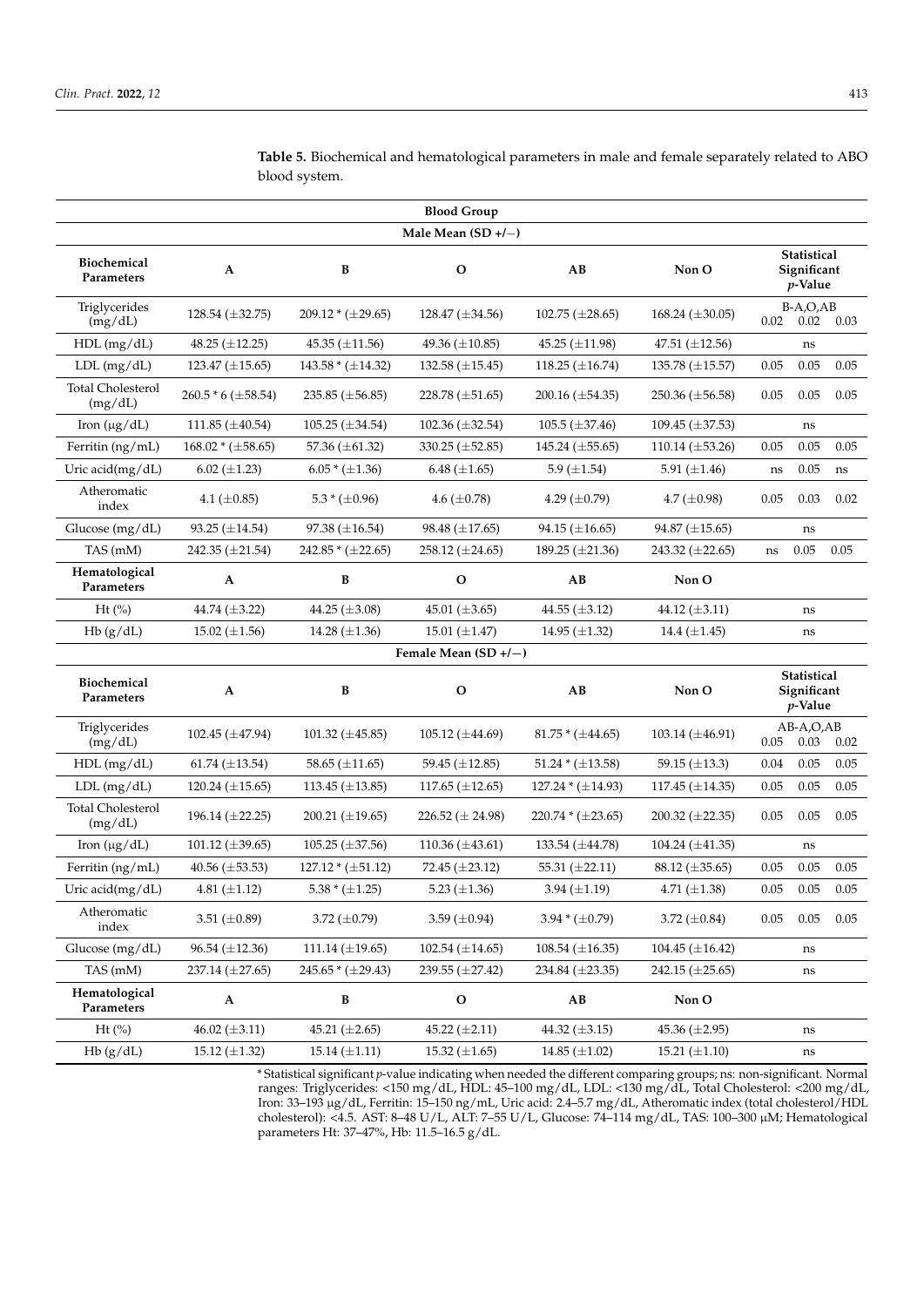#### *3.5. Limitations of the Study*

Certain limitations of this study should also be suppressed. First, the sample size of this study was small ( $n = 150$ ), which resulted in small numbers in some subgroups, particularly the relatively small number of donors with blood group AB (*n* = 12). Lack of associations may therefore reflect limited statistical power to detect smaller (but potentially important) differences between groups. This also limits the generalizability of study findings. However, because this study incorporated about 70% of the healthy blood donors' pool, our population is considered representative of the Naousas Blood bank. Secondly, other factors such as age, smoking habits, and BMI also impacted our study.

The findings of this study are, however, limited to a single blood bank, and therefore the results may not be generalizable to other blood banks/blood collection agencies. Finally, the study population was ethnically very homogenous as all participants except two were ethnic Greeks, so the findings may only be generalizable to the majority population.

## **4. Discussion**

Various systemic diseases, including cardiovascular diseases, diabetes, cancer, and COVID-19, are known to be immune inflammatory responses and are associated with oxidative stress and pathological biomarkers. The rapid spread of COVID-19 presented associations between ABO and Rh blood groups with COVID-19 and further evidence for associations between A and O blood groups too [\[31\]](#page-11-20). The role of ABO antigens in the pathogenesis of different diseases is already attempted to be investigated [\[16,](#page-11-6)[32](#page-11-21)[–34\]](#page-12-0). The frequency of blood groups in our study appears different from the general Greek population. Kremastinou et al. clearly demonstrated that antigens identifying blood group B present a higher distribution in North Greece (Macedonia) [\[35\]](#page-12-1) as in our study too, while the remaining blood groups are equally distributed within the Greek population and parts of the country.

A meta-analysis study support that the non O blood group is a risk factor for thrombosis and arterial infraction [\[36](#page-12-2)[,37\]](#page-12-3). Higher Low Density Lipoprotein levels in non O blood groups confirm these findings [\[38](#page-12-4)[,39\]](#page-12-5). In a pilot study among the sub-Africa population, Ischemic Disease risk was higher in the A blood group than in the other groups. There is not enough evidence why the ABO system is a risk factor for cardiovascular disease. Blood groups A and B compared to O were not significantly associated with cardiovascular risk factors although the AB blood group showed a higher risk for stroke than in O blood groups. Factor VIII was significantly lower in the O blood group population [\[13\]](#page-11-4). Also, the A1 blood group was associated with myocardial infarction risk [\[40\]](#page-12-6). The reason for the relationship between different blood groups and cardiovascular disease risk is largely unknown. Different haplotypes are common in different races and this is a fact that can explain differences between studies about the association of blood groups with cardiovascular disease risk factors [\[13\]](#page-11-4). In conclusion, individuals with group O are at lower risk for thromboembolism because they have lower plasma FVIII and vWF levels, but are at higher risk of bleeding than group A individuals. Due to higher levels of FVIII in blood group A, this group is at higher risk of ischemic heart disease and myocardial infarctions. Coronary atherosclerosis is 44% lower for blood group O and group ex has a high risk of stroke compared to group O [\[40,](#page-12-6)[41\]](#page-12-7). In an investigation about hyperlipidemia was reported that triglycerides, LDL, and total cholesterol levels were higher in A, B, and AB blood groups, and the HDL levels were lower [\[42\]](#page-12-8). In our study, this investigation is confirmed. Non O blood group and negative rhesus could play a protective role against atheromatic plaque formation. The female AB group have a higher hyperlipidemia risk than other female blood groups, and the B blood group seems to be a risk for hyperlipidemia in male.

The O Blood group population had a lower risk, while the B group higher risk of diabetes mellitus type 2 but no association with the Rhesus blood group was found in a large study in France. B+ individuals had the highest risk than  $AB+$  followed by  $A$ and A+ [\[43\]](#page-12-9). In other studies, the results were controversial where AB groups had a protective effect and A blood group had higher blood sugar levels [\[42\]](#page-12-8). In Iraq, researchers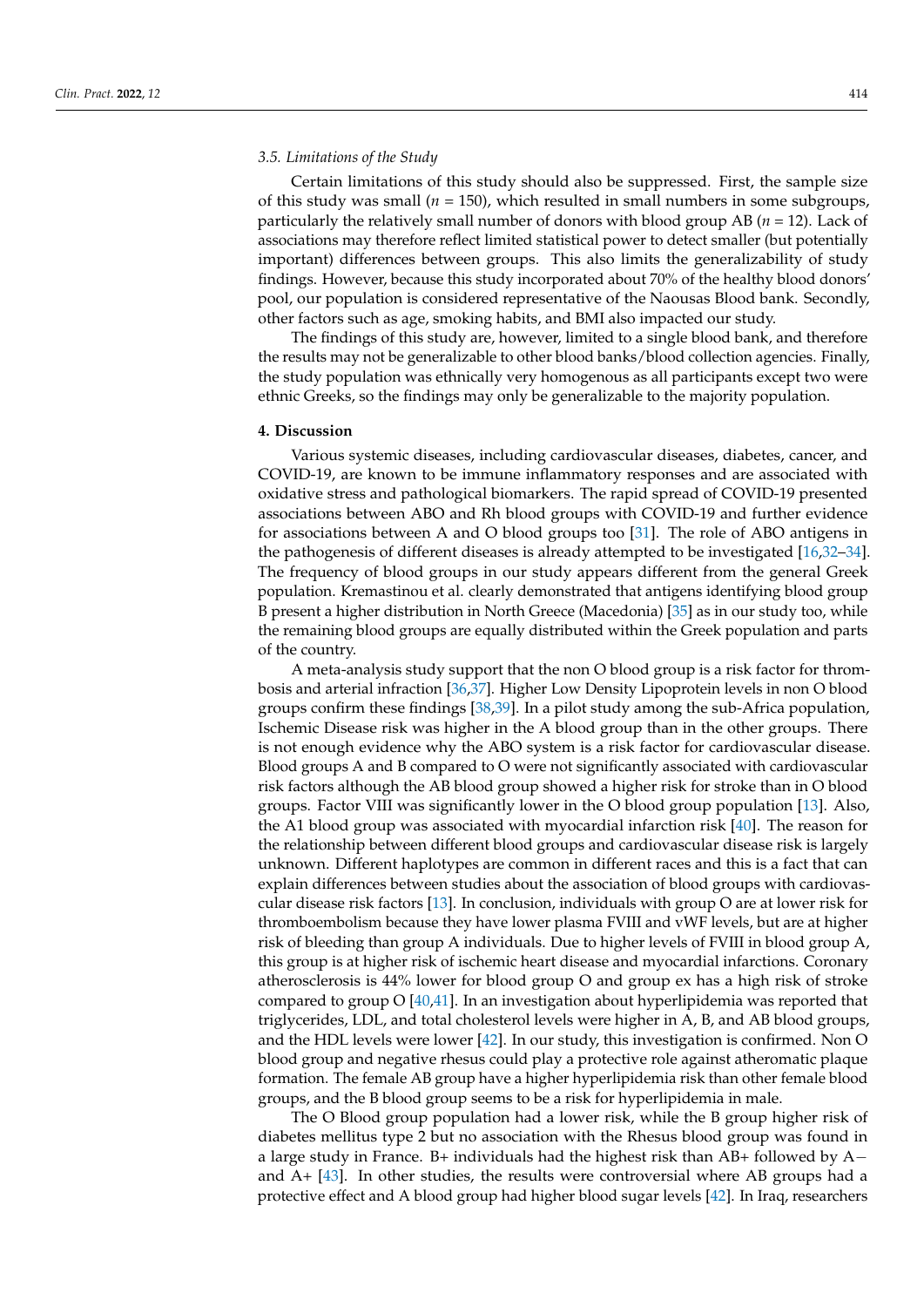found higher total cholesterol and higher blood glucose in blood group O individuals, and in a large study in Bangladesh, no association between ABO blood groups and T2DM was reported too. In our study, we found no significant difference between ABO blood groups, and serum glucose levels but higher glucose serum levels in positive Rhesus against negative. According to oxidative stress in the different blood groups there is not much evidence. In a study in 2016, there were no differences in the antioxidant enzymes between the different blood groups but there was found higher levels of superoxides and lower levels of MDA in group O than in the other groups [\[44\]](#page-12-10). This can be confirmed by our data that the non O group and RHD + have significantly higher levels of antioxidants than in other blood groups. The lower antioxidant status was evaluated in the AB blood group. Anemia is associated with decreased ferrum and ferritin levels, as well as hemoglobin and hematocrit, and is the main factor for blood donation [\[45\]](#page-12-11). Increased ferritin levels are found in individuals with inflammation and insulin resistance [\[46\]](#page-12-12). In this study, we investigated the association of these markers with gender and blood groups. A significant association between higher ferritin serum levels and blood group O is observed. This association is gender dependent while it applies to the male group. Higher ferritin levels are observed in female blood group B. Lower ferritin levels in females than in males are observed in our study. This observation can be proved by other studies which suggest that testosterone increases ferritin levels because of inhibiting hepcidin in males [\[47](#page-12-13)[,48\]](#page-12-14). In contrast, other studies showed inversed association of ferritin and testosterone but only in normal weight individuals [\[49,](#page-12-15)[50\]](#page-12-16). In previous studies, anemia was associated with blood group A and AB and with Rhesus D Positive. The etiology of this association is not determined [\[51\]](#page-12-17). In our study, serum iron is higher in the female AB blood group and significantly higher in RhD+. Total antioxidant status is positively correlated with uric acid levels and negatively correlated with lipid peroxidation and ferritin levels. Thus total antioxidant status is multi factor dependent [\[52,](#page-12-18)[53\]](#page-12-19).

Moreover, a statistically significant observation was that in non O blood groups TAS levels were higher compared to other blood groups, especially for O blood groups with the higher lipid peroxidation. The same was observed in the female group AB (higher atheromatic index, lower TAS levels). The classification of different blood groups is defined by different carbohydrate structures and thus different biochemical profiles seem to associate with different blood groups. Also, race, gender, and ethnicity affect the blood group and lipid profile of individuals. These differences in metabotypes of blood groups can influence health and may contribute to better nutritional and drug therapies [\[54,](#page-12-20)[55\]](#page-12-21). Following the same approach, the RHD blood group comparison revealed the complex biochemical pathways behind the few tested associations between the presence and absence of D protein. The RhD blood group is known to be one of the most complex blood groups but it is the most important blood group after the ABO system because it is the main cause of hemolytic disease. D antigen as the most significant and with high immunogenity creates difficulties in understanding the properties of D protein when compared with health markers. Recently, another research group expanded previous knowledge on other associations such as pregnancy-induced hypertension RhD positive, as compared to negative [\[56\]](#page-12-22). Also, in our study appeared that negative rhesus could play a protective role against atheromatic plaque formation. Our findings could be combined with previously known associations for RHD and ABO systems correlations and investigate new interesting relations to generate strong further support for the role of ABO and RHD system in our health and protection against a variety of diseases.

#### **5. Conclusions**

Considering that the atheromatic index variable is linearly correlated with ABO blood groups, the atheromatic index effectively indicated the role of the blood group A in the model, compared with blood group O. Moreover, the O blood group appeared better iron absorption and increased risk for hyperlipidemia and oxidative stress. RHD− group presented also a better lipid profile in comparison to the RHD+ group. With further studies,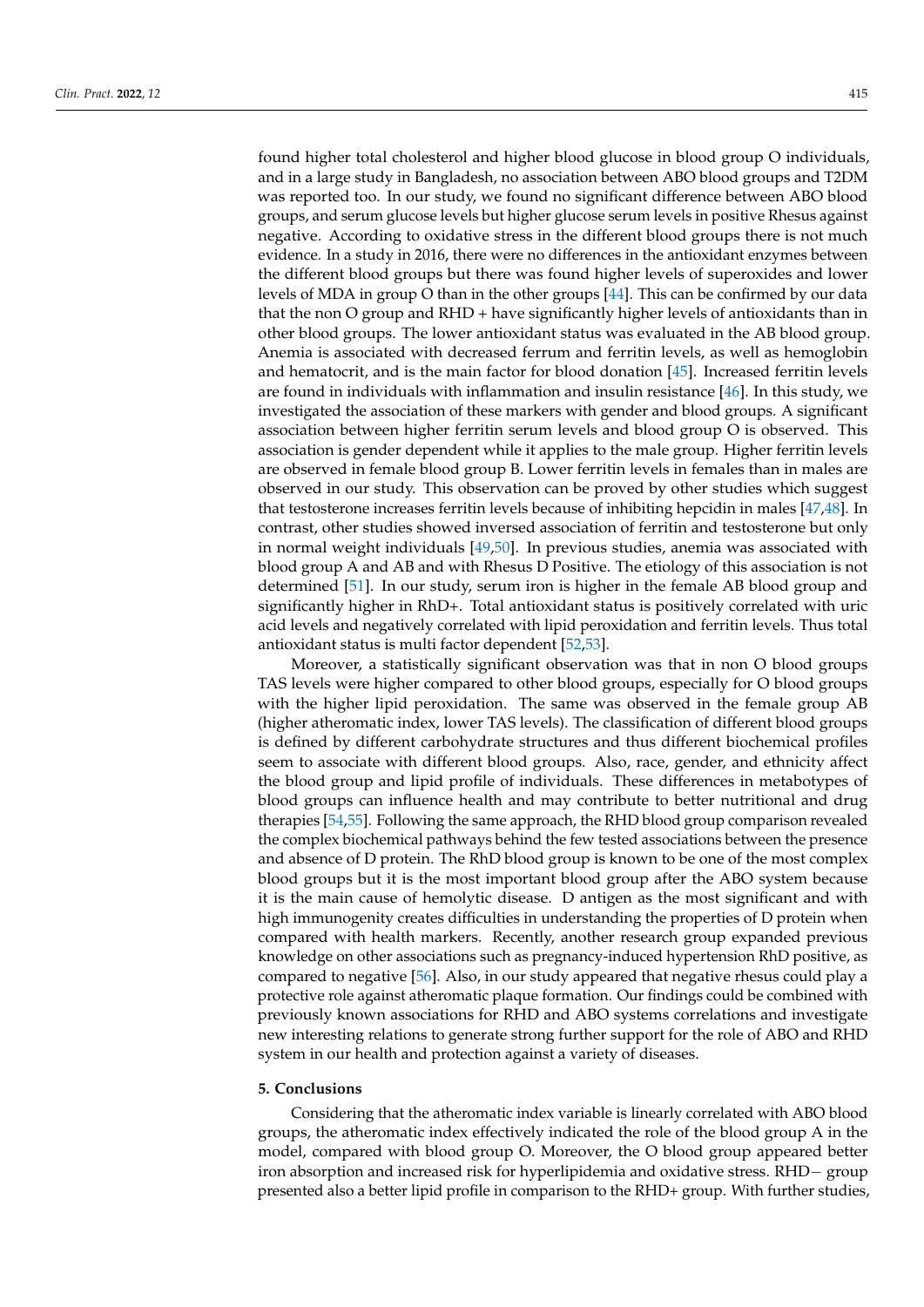it can be confirmed that blood groups and types can be considered as risk factors for different diseases alone or in combination, such as CVD, diabetes mellitus, cancer, Covid-19, and the risk profile can be estimated in relation to the other biochemical, hematological parameters and the antioxidant status too.

**Supplementary Materials:** The following supporting information can be downloaded at: [https://](https://www.mdpi.com/article/10.3390/clinpract12030045/s1) [www.mdpi.com/article/10.3390/clinpract12030045/s1,](https://www.mdpi.com/article/10.3390/clinpract12030045/s1) Table S1: Representation of the biochemical values with 1 for normal (green color) and 0 for pathological (yellow color); Table S2: The Hosmer and Lemeshow test representation, Blood group 0 was compared with the other tested blood groups.

**Author Contributions:** E.L.: Conceptualization, Data curation, Writing—Original draft preparation, Writing—Reviewing and Editing. E.S. and G.T.: Data statistical analysis, Reviewing and Editing. E.V.: Conceptualization, Editing—Original draft preparation. D.S. and E.T.: Data curation, methodology, Software. I.T.: Software, Visualization, Investigation, Data curation, Supervision, Writing—Original draft preparation, Writing—Reviewing and Editing. All authors have read and agreed to the published version of the manuscript.

**Funding:** No funding was received for the conducted study.

**Institutional Review Board Statement:** The study was conducted according to the guidelines of the Declaration of Helsinki, and approved by the Ethics Committee of General Hospital of Naousa (ID 233205920).

**Informed Consent Statement:** Informed consent was obtained from all subjects involved in the study.

**Data Availability Statement:** Data is contained within the article.

**Conflicts of Interest:** The authors declare no conflict of interest.

## **Abbreviations**

- AI Atheromatic Index
- ALT Alanine aminotransferase
- AST Aspartate transaminase
- B Blood
- CDV Cardiovascular disease
- CH Cholesterol
- Hb Hemoglobin
- Ht Hematocrit
- Fe Ferritin
- FVIII Coagulation Factor
- HDL High density lipoprotein
- LDL Low density Lipoprotein
- U.A Uric acid
- VWF von Willebrand factor
- S.I serum iron
- TAS Total Antioxidant Status
- Tr Triglycerides

## **References**

- <span id="page-10-0"></span>1. Liumbruno, G.M.; Franchini, M. Hemostasis, cancer, and ABO blood group: The most recent evidence of association. *J. Thromb. Thrombolysis* **2014**, *38*, 160–166. [\[CrossRef\]](http://doi.org/10.1007/s11239-013-1027-4)
- <span id="page-10-1"></span>2. Franchini, M.; Bonfanti, C. Evolutionary aspects of ABO blood group in humans. *Clin. Chim. Acta* **2015**, *444*, 66–71. [\[CrossRef\]](http://doi.org/10.1016/j.cca.2015.02.016) [\[PubMed\]](http://www.ncbi.nlm.nih.gov/pubmed/25689219)
- <span id="page-10-2"></span>3. Storry, J.R.; Olsson, M.L. The ABO blood group system revisited: A review and update. *Immunohematology* **2009**, *25*, 48–59. [\[CrossRef\]](http://doi.org/10.21307/immunohematology-2019-231)
- <span id="page-10-3"></span>4. Eastlund, T. The histo-blood group ABO system and tissue transplantation. *Transfusion* **2003**, *38*, 975–988. [\[CrossRef\]](http://doi.org/10.1046/j.1537-2995.1998.381098440863.x)
- <span id="page-10-4"></span>5. Roberts, D.F.; Tills, D.; Kopec, A.C.; Tills, R.E. The Distribution of the Human Blood Groups and Other Polymorphisms. *Man* **1984**, *19*, 674. [\[CrossRef\]](http://doi.org/10.2307/2802337)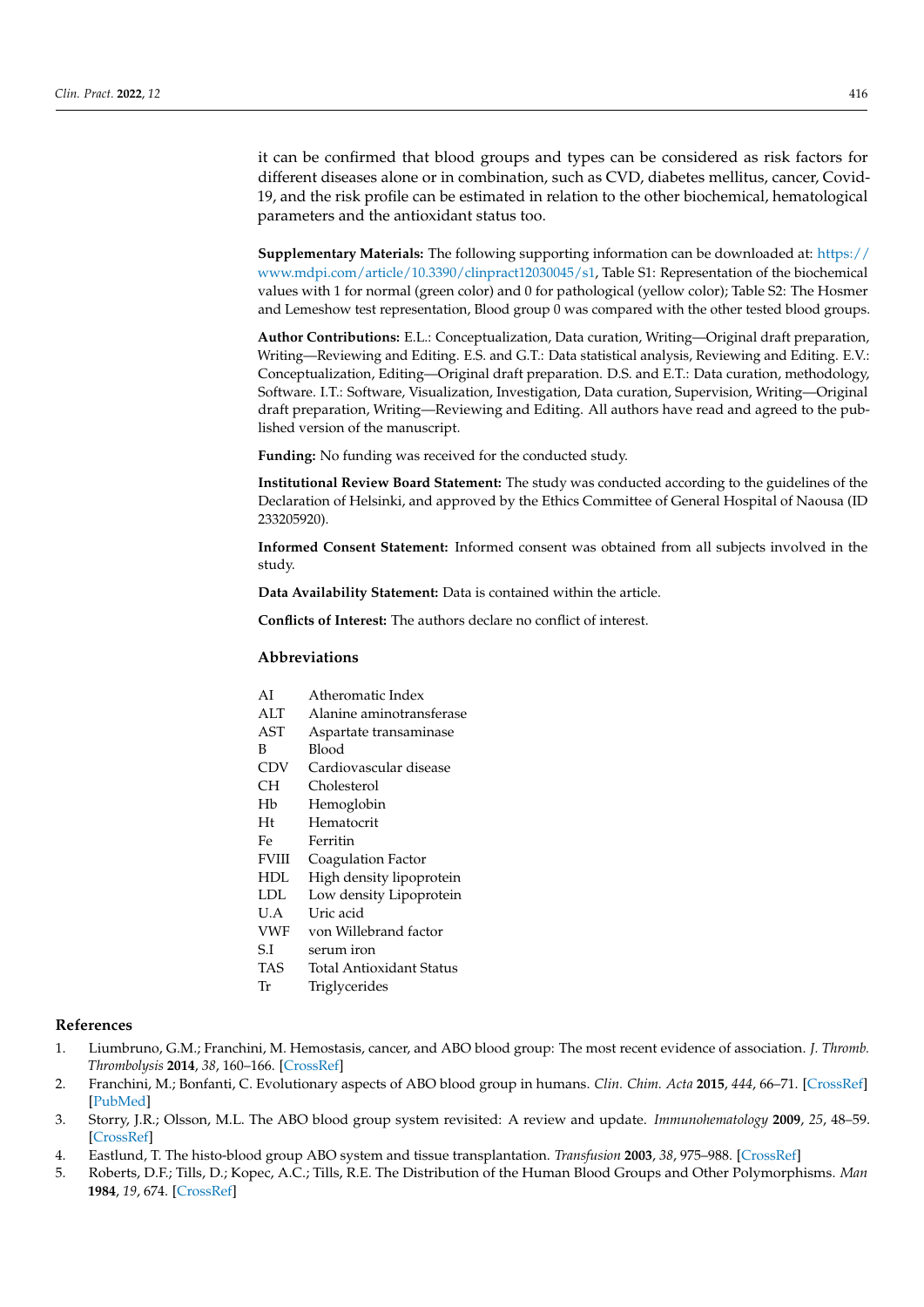- <span id="page-11-0"></span>6. Roberts, D.F.; Mourant, A.E.; Kopec, A.C.; Domaniewska-Sobczak, K. Blood Groups and Diseases: A Study of Associations of Diseases with Blood Groups and Other Polymorphisms. *Man* **1980**, *15*, 385–386. [\[CrossRef\]](http://doi.org/10.2307/2801681)
- <span id="page-11-1"></span>7. Whincup, P.H.; Danesh, J.; Walker, M.; Lennon, L.; Thomson, A.; Appleby, P.; Rumley, A.; Lowe, G.D.O. Von Willebrand factor and coronary heart disease: Prospective study and meta-analysis. *Eur. Heart J.* **2002**, *23*, 1764–1770. [\[CrossRef\]](http://doi.org/10.1053/euhj.2001.3237) [\[PubMed\]](http://www.ncbi.nlm.nih.gov/pubmed/12419296)
- 8. Paré, G.; Chasman, D.I.; Kellogg, M.; Zee, R.Y.L.; Rifai, N.; Badola, S.; Miletich, J.P.; Ridker, P.M. Novel association of ABO histo-blood group antigen with soluble ICAM-1: Results of a genome-wide association study of 6,578 women. *PLoS Genet.* **2008**, *4*, e1000118. [\[CrossRef\]](http://doi.org/10.1371/journal.pgen.1000118)
- <span id="page-11-7"></span>9. Barbalic, M.; Dupuis, J.; Dehghan, A.; Bis, J.C.; Hoogeveen, R.C.; Schnabel, R.B.; Nambi, V.; Bretler, M.; Smith, N.L.; Peters, A.; et al. Large-scale genomic studies reveal central role of ABO in sP-selectin and sICAM-1 levels. *Hum. Mol. Genet.* **2010**, *19*, 1863–1872. [\[CrossRef\]](http://doi.org/10.1093/hmg/ddq061)
- 10. Qi, L.; Cornelis, M.C.; Kraft, P.; Jensen, M.; van Dam, R.M.; Sun, Q.; Girman, C.J.; Laurie, C.C.; Mirel, D.B.; Hunter, D.J.; et al. Genetic variants in ABO blood group region, plasma soluble E-selectin levels and risk of type 2 diabetes. *Hum. Mol. Genet.* **2010**, *19*, 1856–1862. [\[CrossRef\]](http://doi.org/10.1093/hmg/ddq057)
- <span id="page-11-2"></span>11. Nathan, D.M. The diabetes control and complications trial/epidemiology of diabetes interventions and complications study at 30 years: Overview. *Diabetes Care* **2014**, *37*, 9–16. [\[CrossRef\]](http://doi.org/10.2337/dc13-2112) [\[PubMed\]](http://www.ncbi.nlm.nih.gov/pubmed/24356592)
- <span id="page-11-3"></span>12. Wu, O.; Bayoumi, N.; Vickers, M.A.; Clark, P. ABO(H) blood groups and vascular disease: A systematic review and meta-analysis. *J. Thromb. Haemost.* **2008**, *6*, 62–69. [\[CrossRef\]](http://doi.org/10.1111/j.1538-7836.2007.02818.x) [\[PubMed\]](http://www.ncbi.nlm.nih.gov/pubmed/17973651)
- <span id="page-11-4"></span>13. Zakai, N.A.; Judd, S.E.; Alexander, K.; Mcclure, L.A.; Kissela, B.M.; Howard, G.; Cushman, M. ABO blood type and stroke risk: The REasons for Geographic And Racial Differences in Stroke Study. *J. Thromb. Haemost.* **2014**, *12*, 564–570. [\[CrossRef\]](http://doi.org/10.1111/jth.12507)
- <span id="page-11-5"></span>14. Souto, J.C.; Almasy, L.; Muñiz-Diaz, E.; Soria, J.M.; Borrell, M.; Bayén, L.; Mateo, J.; Madoz, P.; Stone, W.; Blangero, J.; et al. Functional effects of the ABO locus polymorphism on plasma levels of von Willebrand factor, factor VIII, and activated partial thromboplastin time. *Arterioscler. Thromb. Vasc. Biol.* **2000**, *20*, 2024–2028. [\[CrossRef\]](http://doi.org/10.1161/01.ATV.20.8.2024) [\[PubMed\]](http://www.ncbi.nlm.nih.gov/pubmed/10938027)
- 15. Tsai, A.W.; Cushman, M.; Rosamond, W.D.; Heckbert, S.R.; Tracy, R.P.; Aleksic, N.; Folsom, A.R. Coagulation factors, inflammation markers, and venous thromboembolism: The longitudinal investigation of thromboembolism etiology (LITE). *Am. J. Med.* **2002**, *113*, 636–642. [\[CrossRef\]](http://doi.org/10.1016/S0002-9343(02)01345-1)
- <span id="page-11-6"></span>16. Anstee, D.J. The relationship between blood groups and disease. *Blood* **2010**, *115*, 4635–4643. [\[CrossRef\]](http://doi.org/10.1182/blood-2010-01-261859) [\[PubMed\]](http://www.ncbi.nlm.nih.gov/pubmed/20308598)
- <span id="page-11-8"></span>17. Oner, C.; Dogan, B.; Telatar, B.; Yagan, C.F.C.; Oguz, A. Frequency of ABO/Rhesus blood groups in patients with diabetes mellitus. *J. Coll. Physicians Surg. Pak.* **2016**, *26*, 74–75.
- <span id="page-11-9"></span>18. Edgren, G.; Hjalgrim, H.; Rostgaard, K.; Norda, R.; Wikman, A.; Melbye, M.; Nyrén, O. Risk of gastric cancer and peptic ulcers in relation to ABO blood type: A cohort study. *Am. J. Epidemiol.* **2010**, *172*, 1280–1285. [\[CrossRef\]](http://doi.org/10.1093/aje/kwq299)
- <span id="page-11-10"></span>19. Xie, J.; Qureshi, A.A.; Li, Y.; Han, J. ABO blood group and incidence of skin cancer. *PLoS ONE* **2010**, *5*, e11972. [\[CrossRef\]](http://doi.org/10.1371/journal.pone.0011972)
- 20. Gates, M.A.; Wolpin, B.M.; Cramer, D.W.; Hankinson, S.E.; Tworoger, S.S. ABO blood group and incidence of epithelial ovarian cancer. *Int. J. Cancer* **2011**, *128*, 482–486. [\[CrossRef\]](http://doi.org/10.1002/ijc.25339)
- <span id="page-11-11"></span>21. Lee, J.S.; Hong, W.K.; Hittelman, W.N.; Ro, J.Y.; Sahin, A.A.; Brown, B.W.; Mountain, C.F. Expression of blood-group antigen A—A favorable prognostic factor in non-small-cell lung cancer. *N. Engl. J. Med.* **1991**, *324*, 1084–1090. [\[CrossRef\]](http://doi.org/10.1056/NEJM199104183241603) [\[PubMed\]](http://www.ncbi.nlm.nih.gov/pubmed/1848917)
- <span id="page-11-12"></span>22. Borén, T.; Falk, P.; Roth, K.A.; Larson, G.; Normark, S. Attachment of Helicobacter pylori to human gastric epithelium mediated by blood group antigens. *Science* **1993**, *262*, 1892–1895. [\[CrossRef\]](http://doi.org/10.1126/science.8018146)
- 23. Swerdlow, D.L.; Mintz, E.D.; Rodriguez, M.; Tejada, E.; Ocampo, C.; Espejo, L.; Barrett, T.J.; Petzelt, J.; Bean, N.H.; Seminario, L.; et al. Severe life-threatening cholera associated with blood group 0 in peru: Implications for the latin american epidemic. *J. Infect. Dis.* **1994**, *170*, 468–472. [\[CrossRef\]](http://doi.org/10.1093/infdis/170.2.468)
- <span id="page-11-13"></span>24. Kuesap, J.; Na-Bangchang, K. The effect of ABO blood groups, hemoglobinopathy, and heme oxygenase-1 polymorphisms on malaria susceptibility and severity. *Korean J. Parasitol.* **2018**, *56*, 167–173. [\[CrossRef\]](http://doi.org/10.3347/kjp.2018.56.2.167)
- <span id="page-11-14"></span>25. Anstee, D.J.; Tanner, M.J.A. 4 Biochemical aspects of the blood group Rh (Rhesus) antigens. *Baillieres. Clin. Haematol.* **1993**, *6*, 401–422. [\[CrossRef\]](http://doi.org/10.1016/S0950-3536(05)80152-0)
- <span id="page-11-15"></span>26. Cartron, J.P. RH blood group system and molecular basis of Rh-deficiency. *Bailliere's Best Pract. Res. Clin. Haematol.* **1999**, *12*, 655–689. [\[CrossRef\]](http://doi.org/10.1053/beha.1999.0047)
- <span id="page-11-16"></span>27. Abegaz, S.B. Human ABO Blood Groups and Their Associations with Different Diseases. *BioMed Res. Int.* **2021**, *2021*, 6629060. [\[CrossRef\]](http://doi.org/10.1155/2021/6629060)
- <span id="page-11-17"></span>28. Groot, H.E.; Sierra, L.E.V.; Said, M.A.; Lipsic, E.; Karper, J.C.; Van Der Harst, P. Genetically determined ABO blood group and its associations with health and disease. *Arter. Thromb. Vasc. Biol.* **2020**, *40*, 830–838. [\[CrossRef\]](http://doi.org/10.1161/ATVBAHA.119.313658)
- <span id="page-11-18"></span>29. Höglund, J.; Karlsson, T.; Johansson, T.; Ek, W.E.; Johansson, Å. Characterization of the human ABO genotypes and their association to common inflammatory and cardiovascular diseases in the UK Biobank. *Am. J. Hematol.* **2021**, *96*, 1350–1362. [\[CrossRef\]](http://doi.org/10.1002/ajh.26307) [\[PubMed\]](http://www.ncbi.nlm.nih.gov/pubmed/34329492)
- <span id="page-11-19"></span>30. Cid, J.; Nogués, N.; Montero, R.; Hurtado, M.; Briega, A.; Parra, R. Comparison of three microtube column agglutination systems for antibody screening: DG Gel, DiaMed-ID and Ortho BioVue. *Transfus. Med.* **2006**, *16*, 131–136. [\[CrossRef\]](http://doi.org/10.1111/j.1365-3148.2006.00655.x)
- <span id="page-11-20"></span>31. Zietz, M.; Tatonetti, N.P. Testing the association between blood type and COVID-19 infection, intubation, and death. *medRxiv* **2020**. [\[CrossRef\]](http://doi.org/10.1101/2020.04.08.20058073)
- <span id="page-11-21"></span>32. Franchini, M.; Mannucci, P.M. ABO blood group and thrombotic vascular disease. *Thromb. Haemost.* **2014**, *112*, 1103–1109.